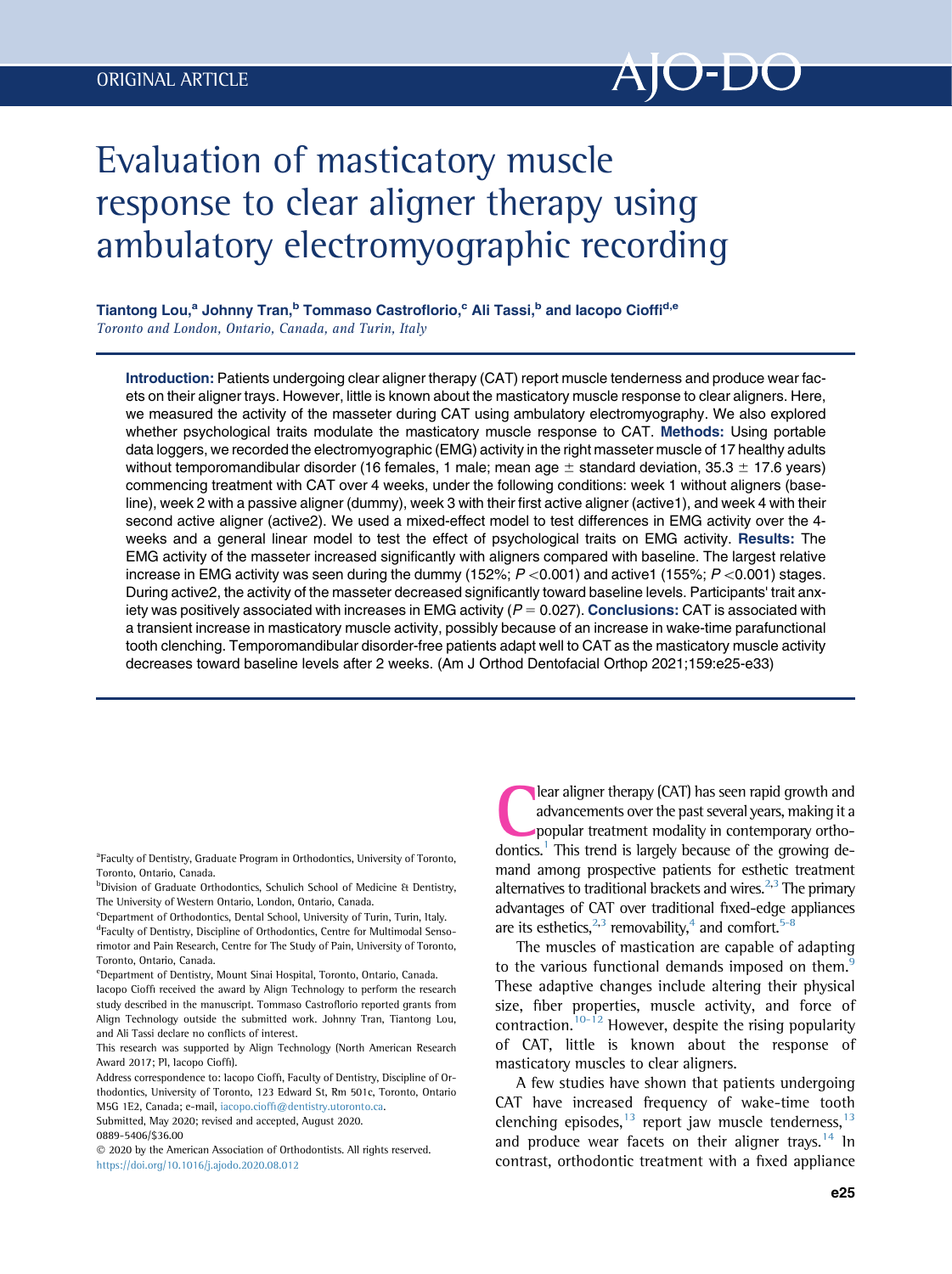can lead to patients avoiding tooth contact to reduce tooth pain related to orthodontic tooth movement. Repetitive clenching on aligners might be an acquired behavior acting as a conditioning stimulus to reduce the perception of the orthodontic nociceptive stimuli.<sup>[15](#page-7-2)</sup> Indeed, similarly to plastic wafers,  $16$  clenching on the aligners could induce a temporary displacement of the teeth and promote blood flow through the compressed areas of the periodontal ligament; thus, preventing the accumulation of proalgesic mediators in the periodontal ligament space and promoting pain relief.<sup>[17](#page-7-4)</sup>

There is substantial evidence of a positive association between awake bruxism—repetitive masticatory muscle activity involving tooth clenching—and impaired mood.<sup>[18](#page-7-5)[,19](#page-7-6)</sup> For example, awake bruxism is highly prevalent in anxious individuals, $20,21$  $20,21$  and experimental tooth clenching reduces salivary cortisol concentrations. $^{22}$  $^{22}$  $^{22}$ Therefore, tooth clenching may be a maladaptive coping mechanism to manage stress.

Surface electromyography (sEMG) is an objective method for measuring the activity of a muscle of interest through the placement of electrodes over the skin. Its simplicity and noninvasive nature have brought widespread use to researchers in dentistry for both basic sci-ence and clinical studies.<sup>[23](#page-7-10)</sup> For instance, sEMG has been used to study temporomandibular disorder (TMD),  $24,25$  $24,25$  $24,25$ detect muscle hyper- and hypoactivity,  $26,27$  $26,27$  imbalance,  $28$ and fatigue. $29-32$ 

Current literature about the response of masticatory muscles to CAT during wakefulness is limited to patients' self-report. $13$  In this study, we aimed to evaluate the masticatory muscle response to CAT using ambulatory sEMG during the daytime. We also explored whether the masticatory muscle response to CAT is modulated by psychological traits. It was hypothesized that (1) patients subjected to CAT would have a transient increase in masseter muscle activity, (2) that this increase in masseter activity is related to orthodontic tooth movement, and (3) is dependent on psychological traits.

## MATERIAL AND METHODS

Subjects aged 17 years or older with a plan to undergo CAT, were recruited from the graduate orthodontic clinics at the University of Toronto (Toronto, Ontario, Canada) and the University of Western Ontario (London, Ontario, Canada). Ethics approval was obtained from the corresponding Research Ethics Boards at each Institution, and informed consent was acquired from each subject before entering the study.

Each potential participant completed an initial screening questionnaire using the TMD-Pain screener. $33$ In addition, each subject underwent a preliminary TMD examination at each center according to the diagnostic criteria for TMD clinical protocol. $34$  Exclusion criteria consisted of current TMD or orofacial pain, current use of muscle relaxants or other medications affecting masticatory muscle activity, presence of any systemic disorders affecting motor behaviors and pain perception, and daily use of any analgesics.

Seventeen subjects were recruited (16 females, 1 male; mean age  $\pm$  standard deviation, 35.3  $\pm$ 17.6 years). All participants were treated using Invisalign clear aligners (Align Technology, San Jose, Calif), made of the latest generation of multilayer thermoplastic polyurethane-based material, SmartTrack (Align Technology). Using the ClinCheck Pro software (Align Technology), the first stage of aligners for all participants consisted of maxillary and mandibular aligners programmed with no active tooth movements (passive aligners). Active tooth movements were programmed for the subsequent stages at the standard rate recommended by the ClinCheck Pro algorithms. All participants had Class I or mild Class II malocclusion with mild to moderate crowding or spacing in the maxillary and mandibular dental arches (nonextraction cases). Chewies to improve aligner seating and intermaxillary elastics were not used.

#### Baseline questionnaires

To determine the effect of psychological traits and self-reported parafunctional oral behaviors on masticatory muscle activity during CAT, we asked each participant complete the Oral Behavior Checklist  $(OBC),^{35}$  $(OBC),^{35}$  $(OBC),^{35}$  the State-Trait Anxiety Inventory,<sup>[36](#page-7-20)</sup> the Somatosensory Amplification Scale (SSAS), $37$  and the Beck Depression Inventory  $(BDI)$ . [38](#page-7-22)

The OBC includes 21 items assessing the awareness and self-reported frequency of oral behaviors on a 5 point scale (range of scores,  $0-84$ ).<sup>[35](#page-7-19)</sup> The State-Trait Anxiety Inventory includes 20 items to assess state anxiety and 20 statements to assess trait anxiety on a 4-point scale (range of scores for each subscale, 20- 80). $36$  For this study, only trait anxiety was used. The SSAS includes 10 statements investigating participants' sensitivity to bodily sensations on a 5-point scale (range of scores, 10-50), and it is an estimate of bodily hyper-vigilance.<sup>[39,](#page-7-23)[40](#page-7-24)</sup> The BDI investigates 21 depressive symptoms, scored between 0 and 3 (range of scores,  $0-63$ ).<sup>[38](#page-7-22)</sup>

#### Study design

The study design is depicted in [Figure 1](#page-2-0). We recorded the electromyographic (EMG) activity in the right masseter muscle of subjects commencing treatment with CAT over 4 weeks, with sampling done 3 d/wk (day 1, day 3, and day 5 of each week). EMG data were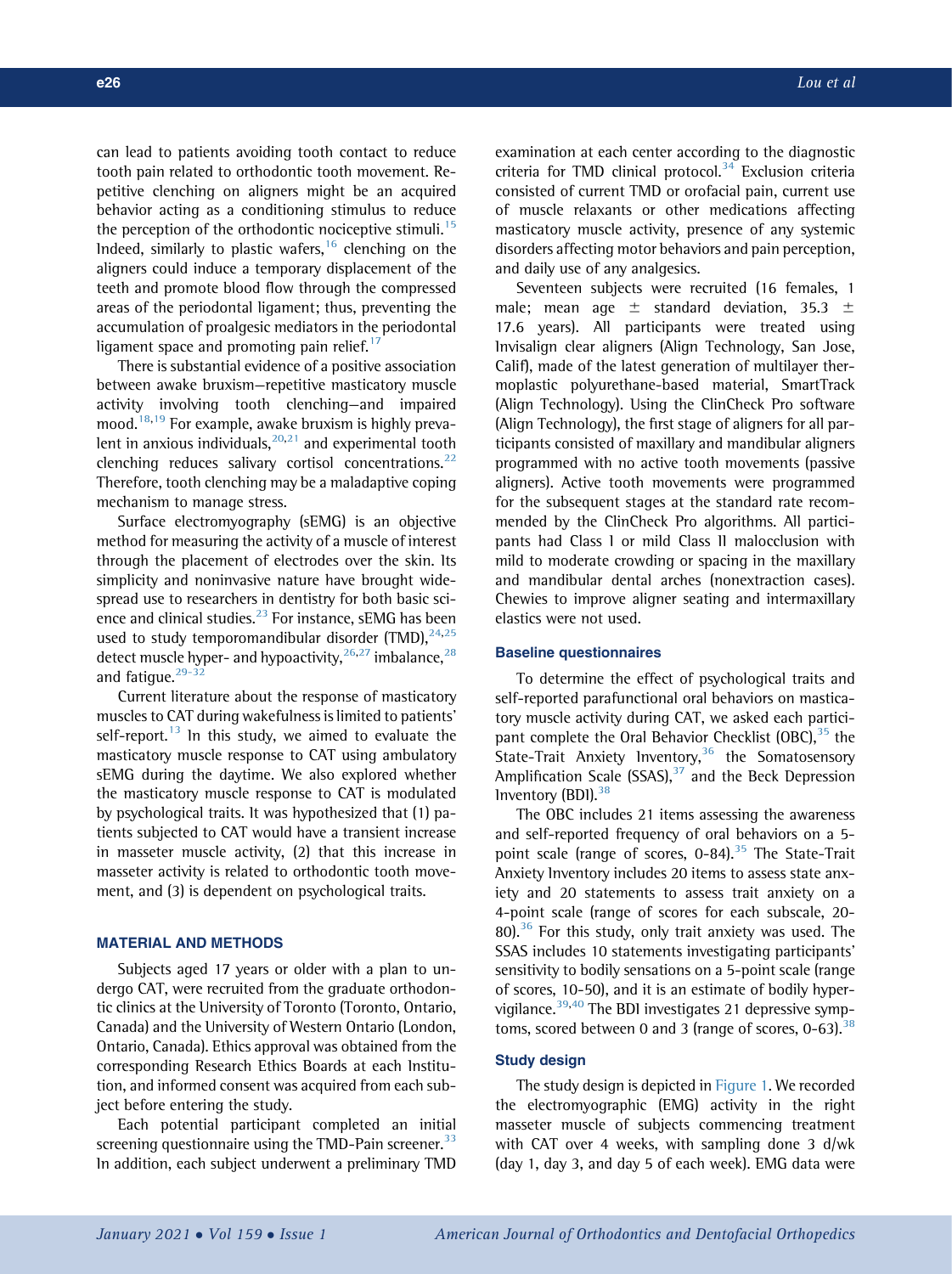<span id="page-2-0"></span>

Fig 1. Research design.

collected before the start of CAT with no aligners (week 1, baseline stage), for 1 week while participants were wearing a passive aligner (week 2, dummy stage), for 1 week while participants were wearing their first active aligner (week 3, active1 stage), and finally for 1 week with their second active aligner (week 4, active2 stage).

## Surface electromyography

Participants were given a kit containing a portable EMG device (MicroEMG; OT Bioelettronica, Turin, Italy), disposable bipolar self-adhesive concentric EMG electrodes (Code 2.0; Spes Medica, Genova, Italy) with a radius of 2 cm, rectangular electrodes (3.5  $\times$  4 cm, Red Dot; 3M, Saint Paul, Minn), disposable batteries, secure digital (SD) cards, and alcohol pads. The kit also contained a personalized calendar to help remind participants of which day they had to perform the EMG recording and a paper diary. The SD cards were labeled; that is, they reported the date on which they had to be used.

Before starting the experiment, each participant received detailed instructions and demonstrations on the proper usage of the EMG device. A video tutorial, as well as a procedure manual and checklist, were also provided.

In summary, participants were instructed as following: (1) not to use make-up on the day of the EMG recording (and to shave for male participants); (2) to insert a new battery and a new SD card in the device before the daily EMG recording; (3) to rub their right cheek with the alcohol pads provided for at least 20 seconds before using the EMG device; (4) to place the EMG electrode on the right cheek and the device on the right clavicle [\(Fig 2](#page-3-0)); (5) to start the recording by pressing the red button on the device in the afternoon of the predetermined recording day; (6) to clench their teeth in maximum intercuspation and at their maximum voluntary contraction for 3 times lasting 3 seconds each, and separated by 5-second intervals, at the beginning of each recording session; (7) to stop the recording after 4 hours by pressing the same red button; (8) to store the SD card and dispose of the battery; and (9) to repeat procedures 1-8 at the next recording day, as reported in their calendar.

Participants were asked to place the concentric electrode on the right masseter muscle, along a line projecting from the mandibular angle to the lateral canthus of the eye, approximately 20 mm above the mandibular angle, $41$  and to connect the electrode to the device. The electrode was located on the most prominent belly of the muscle as evaluated by palpation during maximum voluntary contraction (ie, the part of the muscle which closely approximates the largest muscle "bulge" when they clenched; [Fig 2\)](#page-3-0).

The device was connected to a reference electrode  $(3.5 \times 4 \text{ cm}, \text{Red Dot}; 3M)$  on the middle point of the right clavicle [\(Fig 2](#page-3-0)). The concentric ring systems of the electrodes show higher spatial selectivity with respect to the traditional detection systems and reduce the problem of electrode location because they are insensitive to rotations and reduce EMG cross talk.

To reduce artifacts during EMG recordings, we instructed all participants to avoid exercising, chewing, and eating during recording sessions. If these activities did occur, participants were instructed to record the time of the corresponding day in the diary.

Before starting the 4-week recording, the operator carefully checked that the participant could place the electrodes and perform the EMG recording correctly. All participants were asked to try the procedures beforehand at our clinics. Specifically, we asked them to position both the electrode on the masseter and the EMG device and complete a recording lasting a few minutes. All participants were informed that they could contact the investigators if they had questions regarding the use of the device, or for any technical reason.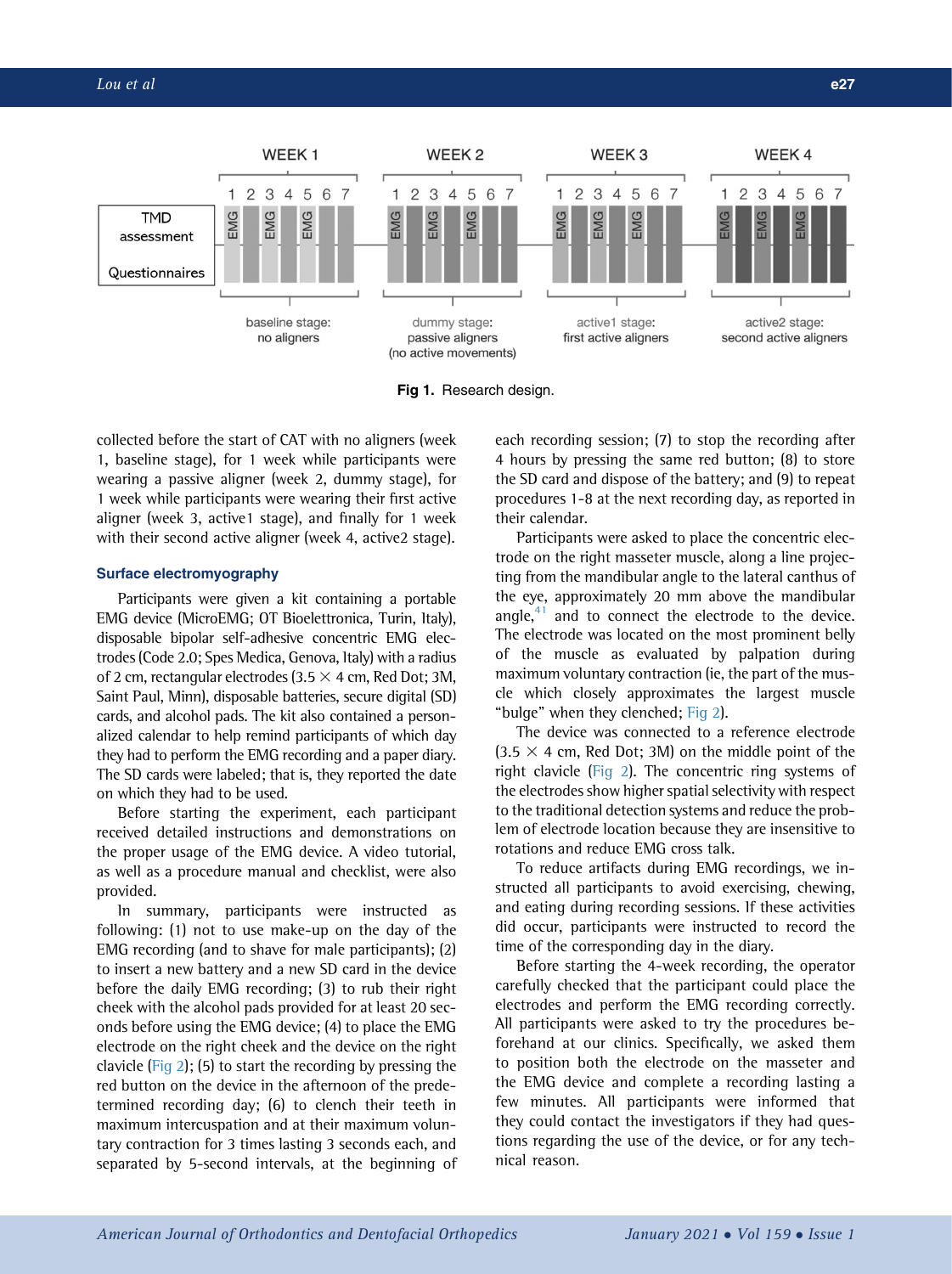<span id="page-3-0"></span>

Fig 2. EMG portable data logger. A, Location of the concentric electrode on the right masseter; **B**, device positioned on the right clavicle; **C**, device and electrode in place.

Participants returned their kit to the research unit at the end of week 4. After that, a TMD examination was performed.<sup>[34](#page-7-18)</sup> All participants received financial compensation for participating in this study.

## EMG signal processing

EMG signals were sampled at 1024 Hz, amplified, and bandpass filtered between 10-550 Hz. All EMG raw data were downloaded from the SD cards, sorted, and imported in a worksheet including the day of recording (day 1, day 3, or day 5), condition (baseline, dummy, active1, or active2), and subject identification number, using a custom-made computer algorithm. This algorithm was written using macros for Microsoft Excel using Visual Basic programming language (version 16.0; Microsoft Corp, Redmond, Wash).

Using software (OTBioLab; OT Bioelettronica), 2 operators (T.L. and J.T.) visualized and processed all the EMG signals recorded during the experiments, identified and removed EMG artifacts on the basis of information provided by the participants and careful examination of all EMG signals. The operators were trained by an investigator (I.C.) with over 15 years of experience in EMG data analysis. Any disagreement between the operators was resolved by the senior investigator (I.C.). Finally, EMG data were standardized across participants and conditions by computing z-scores.

## Statistical analysis

A generalized linear mixed-effect model with Bonferroni-corrected Wilcoxon paired signed rank test was used to test differences in EMG z-scores between the different experimental conditions (baseline, dummy, active1, and active2), and between recording days (day 1, day 3, day 5) of each condition. The interaction day of recording by condition was tested and included in the model since it was statistically significant. Therefore, the fixed factors included in the final statistical model were the recording day, the experimental condition,

and their interaction. The participant identification number was included as a random factor.

A general linear model was used to test the effect of behavioral (OBC) and psychological factors (trait anxiety, SSAS, BDI) on the EMG relative changes from baseline EMG measurements. The statistical significance was set at  $P \le 0.05$ . The statistical analysis was conducted using SPSS (version 24; IBM, Armonk, NY) by a single operator (I.C.).

On the basis of a previous study, $42$  16 participants were required to detect a 10% change in EMG activity with the Invisalign appliance, with a large effect size  $(d = 0.85)$ , alpha and beta error set at 0.05 and 0.1, respectively.

## **RESULTS**

There were no participant dropouts during the experimental period. The compliance of the participants in the research protocol was satisfactory. Over the 4-week experimental period, the expected recording time was 48 hours over 12 days (4 weeks, 3 d/wk, 4 h/d). The average EMG wear time of the participants was 45.93  $\pm$  14.60 hours. No participant developed symptoms of TMD after the 4-week recording.  $34$ 

#### Masseter muscle activity increases with CAT

The EMG activity of the masseter during the 4 exper-imental conditions is reported in [Figure 3,](#page-4-0) A. The activity of the masseter was affected by the experimental condition (F = 130.14;  $P$  <0.001), the recording day  $(F = 6.95; P = 0.001)$ , and the interaction condition by day (F = 13.41;  $P \le 0.001$ ).

The activity of the masseter considerably increased while wearing the aligners compared with baseline. Relative to the baseline, the largest relative increase in EMG activity was recorded during the dummy (152%;  $P \le 0.001$  and active1 (155%;  $P \le 0.001$ ) conditions, while the least relative increase was during active2 (62) %;  $P \le 0.001$ ). There was no difference in EMG activity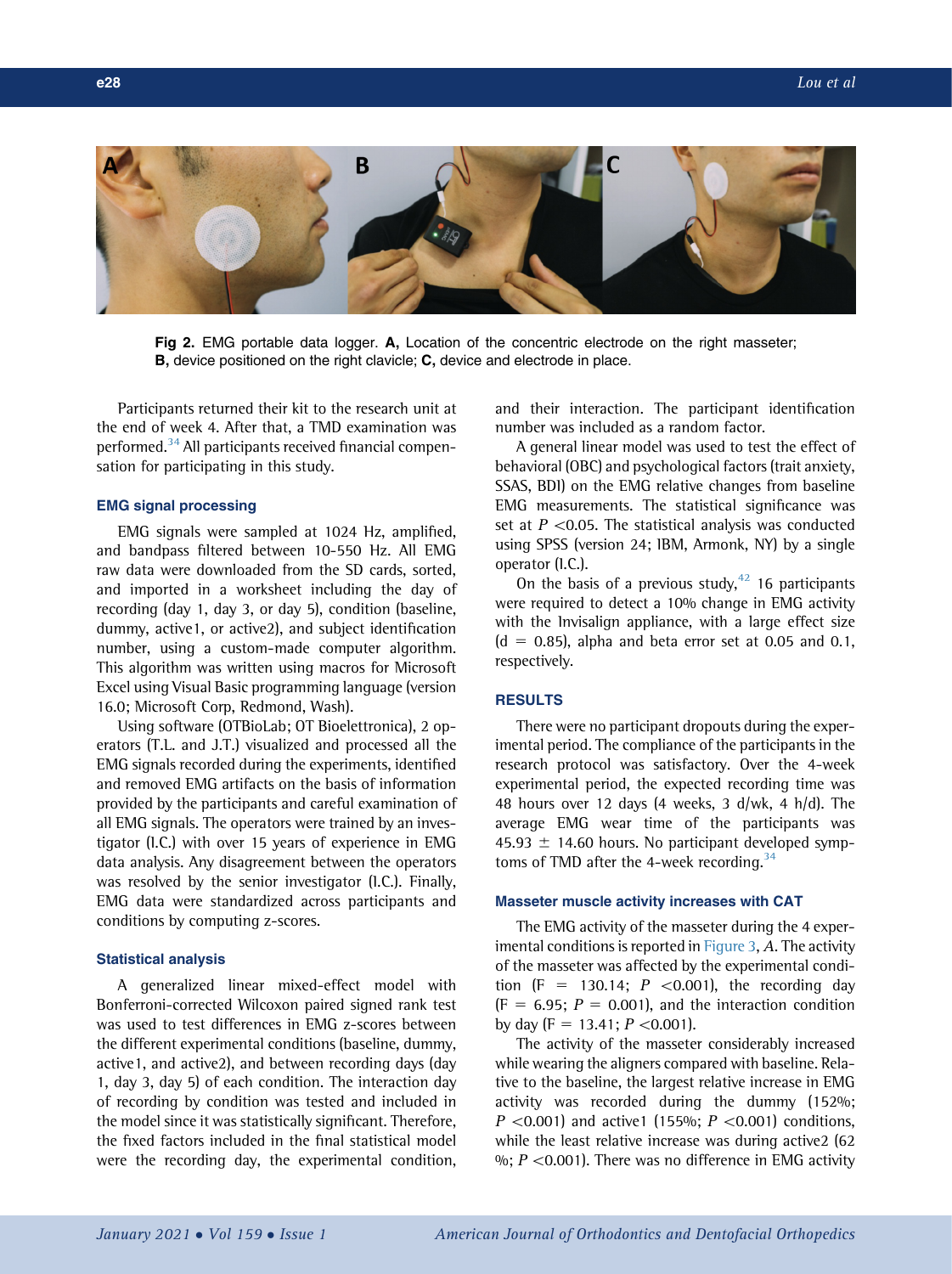<span id="page-4-0"></span>

Fig 3. A, Mean EMG activity of the masseter  $\pm$  standard errors of the mean during the 4 experimental conditions; **B**, during each recording day. Significant difference at  $*P$  <0.05,  $*P$  <0.005, and  $***P < 0.001$ .

between the dummy and active1 conditions  $(P = 0.751)$ . The activity of the masseter decreased significantly from active1 to active2 ( $P \le 0.001$ ).

Daily EMG trajectories are reported in [Figure 3,](#page-4-0) B. At baseline, the EMG activity decreased significantly from day 1 to day 5 ( $P = 0.001$ ), and from day 3 to day 5  $(P = 0.007)$ . No differences were found between day 1 and day 3 ( $P = 0.638$ ).

During the dummy condition, the EMG activity increased from day 1 to day 5 ( $P = 0.035$ ). No differences were found between day 1 and day 3  $(P = 0.214)$ , and between day 3 and day 5  $(P = 0.395)$ .

During active1, the EMG activity decreased from day 1 to day 3, and increased from day 3 to day 5 (all  $P$  <0.001). During active2, the EMG activity increased from day 1 to day 5 ( $P = 0.003$ ), and from day 3 to day 5 ( $P = 0.002$ ). No differences were found between day 1 and day 3 ( $P = 0.350$ ).

## The masseter response to CAT is dependent on anxiety and self-reported oral behaviors

The participants' mean ( $\pm$  standard deviation) scores of OBC, trait anxiety, SSAS, and BDI were  $29.8 \pm 10.9$ , 30.5  $\pm$  5.5, 9.3  $\pm$  5.1, and 2.7  $\pm$  3.1, respectively.

Trait anxiety scores were positively associated with an increase in EMG activity ( $\beta$  = 75.04; P = 0.027). Both SSAS and BDI were not associated with EMG relative changes ( $P = 0.471$  and  $P = 0.202$ , respectively). OBC scores were associated with a decrease in EMG activity  $(\beta = -34.12; P = 0.011).$ 

#### **DISCUSSION**

In this study, we measured the EMG activity of the masseter muscle in healthy subjects undergoing CAT. After having collected data for 1 week while participants did not wear aligners (baseline), we recorded the activity of participants' right masseter while they wore passive aligners (dummy stage) and 2 active aligners (active1 and active2) for the other 3 weeks—1 week for each condition. In line with our hypothesis, we found that the activity of the masseter increased with CAT. However, contrary to our hypothesis, orthodontic tooth movement did not contribute significantly to the increase in masseter activity. Indeed, we did not find statistically significant differences between the dummy and active1 stage. The main difference, in theory, between the passive aligner and the first aligner is the introduction of or-thodontic tooth pain, via orthodontic tooth movement.<sup>[8](#page-6-7)</sup> Therefore, our study suggests that the mere presence of an aligner itself is the major contributing factor to changes in masseter activity, rather than the actual tooth pain from orthodontic tooth movement.

The current knowledge of the effect of CAT on daytime masticatory muscle activity is extremely limited. In a recent study involving 43 adolescents and adults aged [13](#page-7-0)-51 years, Brien<sup>13</sup> found that about 66% of participants submitted to CAT reported tooth clenching during the day, after 2 weeks of treatment. However, that study used self-reports, which makes it difficult to draw conclusions. Indeed, it is often difficult for patients to iden-tify tooth clenching episodes.<sup>[43](#page-7-27)</sup> Nonetheless, our study is in agreement with Brien's<sup>[13](#page-7-0)</sup> findings. Indeed, we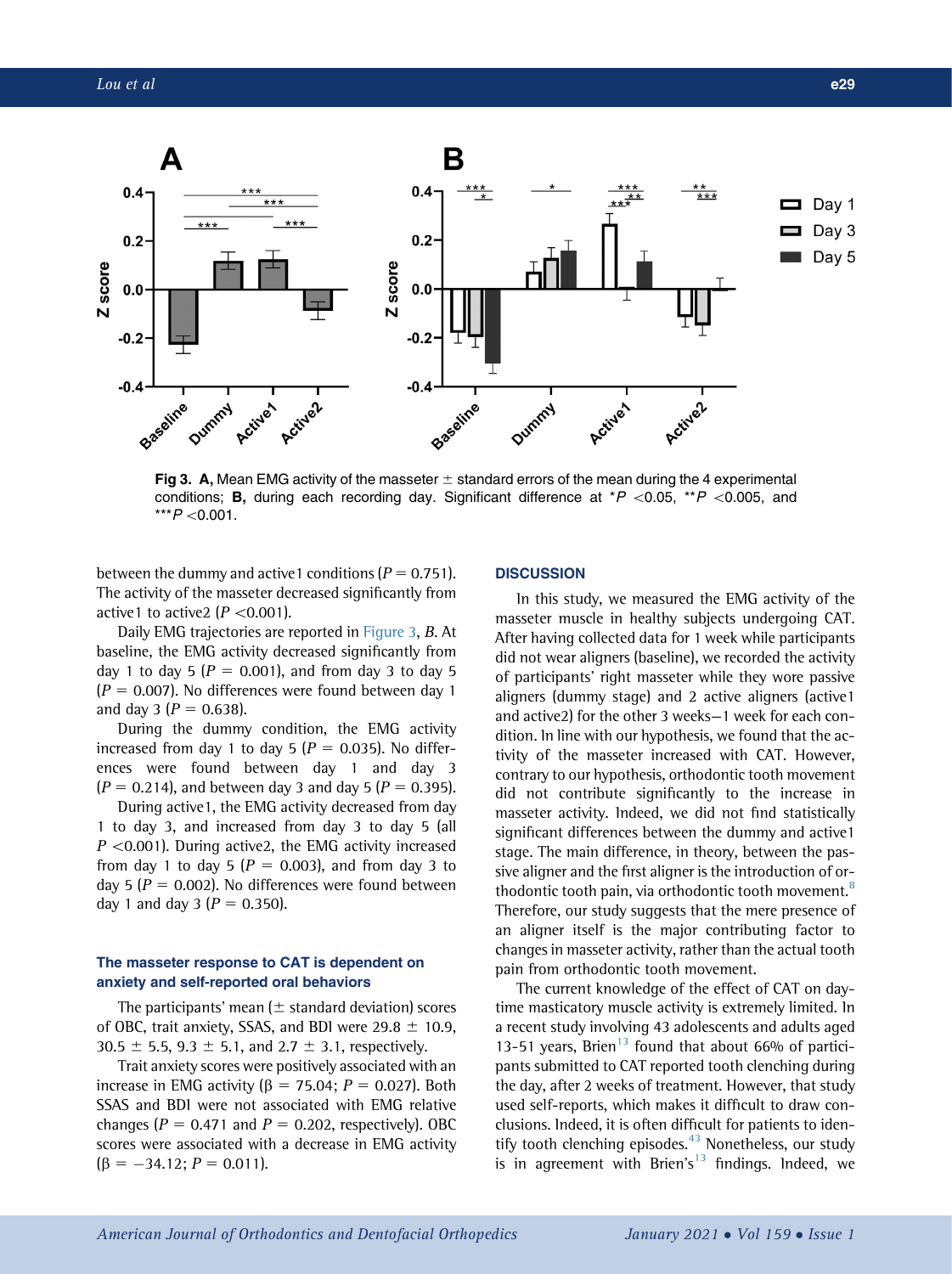measured a 152% increase from baseline to the dummy stage, and a 155 % and 62% increase from baseline to active1 and active2, respectively. Our results indicate that patients adapted well to the aligners: after an initial increase, the masseter activity decreased toward the baseline levels during active2. Interestingly, the EMG activity increased progressively from day 1 to day 5 during the dummy condition, whereas during active 1 and active 2 it decreased from day 1 to day 3 and then increased again on day 5. This change may be explained by an initial avoidance behavior developed by participants in response to the active aligners, which ceased after day 3 when participants increased their muscle activity.

Although it is possible that the increased activity of the masseter with aligners was due to increased muscle tone and/or increased frequency of tooth clenching, it is unlikely that it was determined by increased functional activities (eg, chewing and swallowing). Participants were instructed not to chew while wearing the aligners and during the recordings, and all EMG signals were visually inspected. Although wearing the appliance may have increased the salivary flow rate, $44$  we could not identify and remove swallowing episodes from the recorded signals. However, patients commonly reported salivary flow to resume to a normal rate after 3 to 4 days from aligner delivery. Therefore, although it is possible that an increased frequency of swallowing affected the recordings during the dummy condition, it is unlikely that the increased masseter activity observed during active1 and active2 stages were due to an increased frequency of swallowing.

Nonetheless, this explanation relies on participants' self-reports and not a quantitative measurement of saliva flow rates. In addition, the introduction of a foreign object into the oral cavity (such as the aligner) can cause an initial disturbance and possibly lead to occlusal hypervigilance, with increased oral behaviors, such as tooth clenching. $45$  Occlusal hypervigilance is a term that describes the tendency to increase occlusal perceptions and heighten attention on changes to the dentition. Patients with occlusal hypervigilance may continuously check their occlusion and selectively focus on detecting changes to their occlusion.<sup>[45](#page-7-29)</sup> This continuous monitoring may result in repetitive tooth-totooth contacts and clenching as a way to detect and search for possible threats in the oral cavity. $45,46$  $45,46$  $45,46$ However, our general linear model did not reveal any association between participants' somatosensory amplification—an estimate of hypervigilance—and EMG relative changes.

To the best of our knowledge, this is the first study measuring the activity of the masseter during CAT using

surface electromyography during wakefulness. Therefore, we cannot make direct comparisons with other studies. However, several authors have investigated the effect of occlusal splints on masticatory muscle activity. Although some studies have shown that occlusal splints contribute to reducing masticatory muscle load, the effect of occlusal splints on the muscles of mastication is still controversial. $47,48$  $47,48$  Notably, the response of masticatory muscles to an occlusal splint has been reported to be affected by the type of material used. Al-Quran and Lyons<sup>[49](#page-7-33)</sup> found that hard splints led to decreased EMG in both the masseter and the temporalis. Differently, soft splints produced a slight increase in the activity of both muscles, but particularly the masseter muscle. Similar results were found by Okeson. $50$  The Invisalign aligners used in the study were made of a material with some degree of elasticity. However, it is difficult to compare the SmartTrack (LD30; Align Technology) material to the resin used for hard or soft splints. Smart-Track (Align Technology) is a polymer made of a multilayer aromatic thermoplastic polyurethanes/polyester. This material has been advertised to improve the elasticity of the aligners compared with the previous materials (Proceed30 and Exceed30). $51$  To produce orthodontic forces, it is certainly more elastic than the resin used to fabricate hard occlusal splints commonly used in patients with TMD. However, studies comparing the material properties of aligners to occlusal splints are lacking. The aligners used in this study are neither rigid as conventional occlusal splints nor soft as over the countersoft silicon splints, and they are much thinner (about 0.3 mm thick as reported by the manufacturer) than occlusal splints. Recently, Manfredini et al $52$  evaluated the masticatory muscle response to clear removable thermoplastic orthodontic retainers during sleep. The retainers were reported to be made of the same material that is commonly used to build clear aligners. The authors did not find a significant effect of the retainers on masticatory muscle activity during sleep. Differently, Castroflorio et al $<sup>53</sup>$  $<sup>53</sup>$  $<sup>53</sup>$  re-</sup> ported that CAT was associated with an increase in masseter phasic contraction related to sleep bruxism during the first and third months of treatment.

Similarly, subjects wearing rigid occlusal splint increased phasic contractions after 3 months of treatment. However, the response of the masticatory muscles to clear aligners during sleep may be significantly different from wake-time, as the neurobiological mechanisms regulating jaw muscle contraction during sleep and wake-time are different. $54$  Of interest, the response of the masseter to occlusal splints is dependent on their thickness. Manns et al $55$  showed that hard resin occlusal splint increasing the vertical dimension by 1.1 mm decreased the activity of the masseter significantly less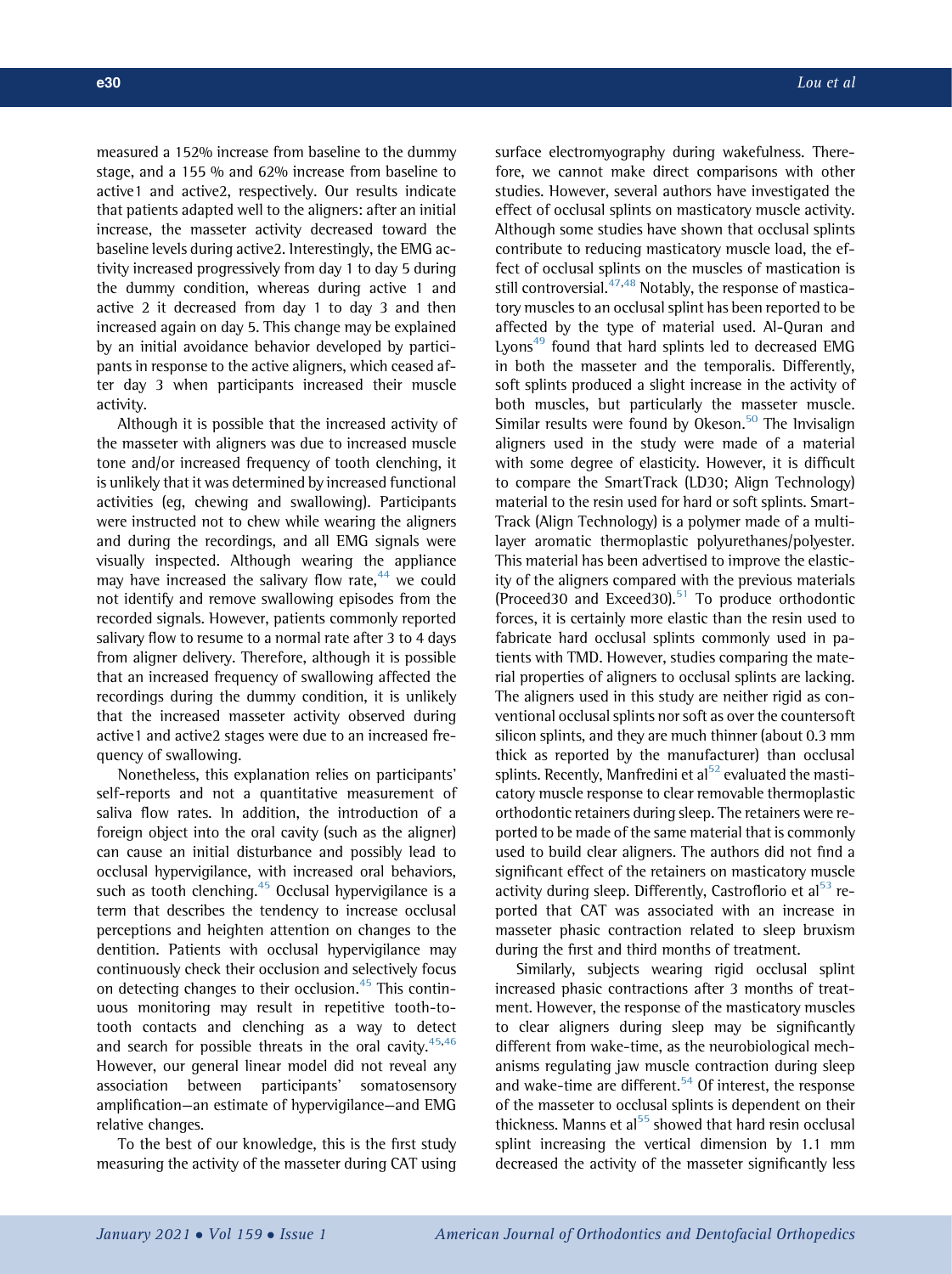than splints altering the vertical dimension by an average of 4.25 and 8.25 mm. Therefore, it is likely that thin clear aligners do not decrease the activity of the muscles of mastication. Instead, they likely increase it as found in the current study and reported previously by Brien et al $^{13}$  $^{13}$  $^{13}$  and Castroflorio et al.<sup>[53](#page-8-0)</sup>

We showed that both trait anxiety and OBC were predictors for EMG activity. Participants' trait anxiety was positively associated with EMG activity. In agreement with previous reports showing a significant effect of anxiety on masticatory muscle activity,  $20,21,46$  $20,21,46$  $20,21,46$  $20,21,46$  orthodontic treatment with CAT may lead to a greater increase in the masticatory muscle activity of anxious subjects. Of interest, OBC scores were negatively associated with EMG relative change with aligners; that is, subjects with low OBC scores presented a greater increase in EMG activity with the aligners. This highlights the fact that querying patients about a history of parafunctional activity often does not yield an accurate response, as many patients may not be aware of their oral habits.

There were some limitations to this study. First, we could not isolate parafunctional tooth clenching episodes from the EMG signals, as done previously. $21,56$  $21,56$  $21,56$ To do so, we should have standardized the EMG data using the maximum voluntary contraction of each participant recorded during each day. Although we asked participants to perform 3 clenches at maximum voluntary contraction at the beginning of each recording day, not all of them did do so. Therefore, because we could not standardize the data using the maximum voluntary contraction in all participants, we computed z-scores. A z-score, or standard score, is a measure of how many standard deviations below or above the mean a raw score is. Therefore, it is logical to assume that higher z-scores corresponded to parafunctional tooth clenching and lower z-score to minimal muscle activity. Second, as we did not aim to test gender differences, our study was not designed to test gender differences in EMG activity. Of note, participants were predominantly female except for a single male, limiting the generalizability of the study to only female subjects. Third, we did not measure the frequency of swallowing during the different experimental phases. These measurements would have required additional electrodes and/or a microphone, which could have made the ambulatory recording extremely challenging for participants.

## **CONCLUSIONS**

Although CAT leads to an initial avoidance behavior after the first 48 hours of treatment, it determines a transient increase in masticatory muscle activity, which subsides after 2 weeks. Psychological factors, such as trait anxiety, play a significant role in the individual adaptation to CAT. Further studies are needed to determine whether the response of masticatory muscle to CAT differs between males and females and the short-and longterm effects of CAT on patients at risk for TMD or with a former TMD history.

## AUTHOR CREDIT STATEMENT

Johnny Tran and Tiantong Lou contributed to the study design, recruitment of participants, data collection, analysis and interpretation, and drafting of the manuscript. Tommaso Castroflorio and Ali Tassi contributed to the conceptualization of the research study and study design, data interpretation, and writing. Iacopo Cioffi contributed to the conceptualization of the study and study design, data analysis and interpretation, and writing. He was the coordinator of the multisite research. All authors approved the manuscript.

#### **REFERENCES**

- <span id="page-6-0"></span>1. [Weir T. Clear aligners in orthodontic treatment. Aust Dent J 2017;](http://refhub.elsevier.com/S0889-5406(20)30578-3/sref1) [62\(Suppl 1\):58-62.](http://refhub.elsevier.com/S0889-5406(20)30578-3/sref1)
- <span id="page-6-1"></span>2. [Ziuchkovski JP, Fields HW, Johnston WM, Lindsey DT. Assessment](http://refhub.elsevier.com/S0889-5406(20)30578-3/sref2) [of perceived orthodontic appliance attractiveness. Am J Orthod](http://refhub.elsevier.com/S0889-5406(20)30578-3/sref2) [Dentofacial Orthop 2008;133\(Suppl 4\):S68-78](http://refhub.elsevier.com/S0889-5406(20)30578-3/sref2).
- <span id="page-6-2"></span>3. [Rosvall MD, Fields HW, Ziuchkovski J, Rosenstiel SF,](http://refhub.elsevier.com/S0889-5406(20)30578-3/sref3) [Johnston WM. Attractiveness, acceptability, and value of ortho](http://refhub.elsevier.com/S0889-5406(20)30578-3/sref3)[dontic appliances. Am J Orthod Dentofacial Orthop 2009;135:](http://refhub.elsevier.com/S0889-5406(20)30578-3/sref3) [276.e1-12: discussion 276-277.](http://refhub.elsevier.com/S0889-5406(20)30578-3/sref3)
- <span id="page-6-3"></span>4. [Nedwed V, Miethke RR. Motivation, acceptance and problems of](http://refhub.elsevier.com/S0889-5406(20)30578-3/sref4) [Invisalign patients. J Orofac Orthop 2005;66:162-73.](http://refhub.elsevier.com/S0889-5406(20)30578-3/sref4)
- <span id="page-6-4"></span>5. [White DW, Julien KC, Jacob H, Campbell PM, Buschang PH.](http://refhub.elsevier.com/S0889-5406(20)30578-3/sref5) [Discomfort associated with Invisalign and traditional brackets: a](http://refhub.elsevier.com/S0889-5406(20)30578-3/sref5) [randomized, prospective trial. Angle Orthod 2017;87:801-8.](http://refhub.elsevier.com/S0889-5406(20)30578-3/sref5)
- 6. [Miller KB, McGorray SP, Womack R, Quintero JC, Perelmuter M,](http://refhub.elsevier.com/S0889-5406(20)30578-3/sref6) [Gibson J, et al. A comparison of treatment impacts between In](http://refhub.elsevier.com/S0889-5406(20)30578-3/sref6)visalign aligner and fi[xed appliance therapy during the](http://refhub.elsevier.com/S0889-5406(20)30578-3/sref6) first week [of treatment. Am J Orthod Dentofacial Orthop 2007;131:](http://refhub.elsevier.com/S0889-5406(20)30578-3/sref6) [302.e1-9](http://refhub.elsevier.com/S0889-5406(20)30578-3/sref6).
- 7. [Fujiyama K, Honjo T, Suzuki M, Matsuoka S, Deguchi T. Analysis of](http://refhub.elsevier.com/S0889-5406(20)30578-3/sref7) [pain level in cases treated with Invisalign aligner: comparison with](http://refhub.elsevier.com/S0889-5406(20)30578-3/sref7) fi[xed edgewise appliance therapy. Prog Orthod 2014;15:64.](http://refhub.elsevier.com/S0889-5406(20)30578-3/sref7)
- <span id="page-6-7"></span>8. [Shalish M, Cooper-Kazaz R, Ivgi I, Canetti L, Tsur B, Bachar E, et al.](http://refhub.elsevier.com/S0889-5406(20)30578-3/sref8) [Adult patients' adjustability to orthodontic appliances. Part I: a](http://refhub.elsevier.com/S0889-5406(20)30578-3/sref8) [comparison between Labial, Lingual, and Invisalign](http://refhub.elsevier.com/S0889-5406(20)30578-3/sref8)<sup>TM</sup>[. Eur J Or](http://refhub.elsevier.com/S0889-5406(20)30578-3/sref8)[thod 2012;34:724-30.](http://refhub.elsevier.com/S0889-5406(20)30578-3/sref8)
- <span id="page-6-5"></span>9. Grünheid T, Langenbach GE, Korfage JA, Zentner A, van [Eijden TM. The adaptive response of jaw muscles to varying func](http://refhub.elsevier.com/S0889-5406(20)30578-3/sref9)[tional demands. Eur J Orthod 2009;31:596-612.](http://refhub.elsevier.com/S0889-5406(20)30578-3/sref9)
- <span id="page-6-6"></span>10. [Adams GR, Hather BM, Baldwin KM, Dudley GA. Skeletal muscle](http://refhub.elsevier.com/S0889-5406(20)30578-3/sref10) [myosin heavy chain composition and resistance training. J Appl](http://refhub.elsevier.com/S0889-5406(20)30578-3/sref10) [Physiol \(1985\) 1993;74:911-5](http://refhub.elsevier.com/S0889-5406(20)30578-3/sref10).
- 11. [Hather BM, Tesch PA, Buchanan P, Dudley GA. In](http://refhub.elsevier.com/S0889-5406(20)30578-3/sref11)fluence of eccen[tric actions on skeletal muscle adaptations to resistance training.](http://refhub.elsevier.com/S0889-5406(20)30578-3/sref11) [Acta Physiol Scand 1991;143:177-85](http://refhub.elsevier.com/S0889-5406(20)30578-3/sref11).
- 12. [Svensson P, Wang KL, Sessle BJ, Arendt-Nielsen L. Associations](http://refhub.elsevier.com/S0889-5406(20)30578-3/sref12) [between pain and neuromuscular activity in the human jaw and](http://refhub.elsevier.com/S0889-5406(20)30578-3/sref12) [neck muscles. Pain 2004;109:225-32.](http://refhub.elsevier.com/S0889-5406(20)30578-3/sref12)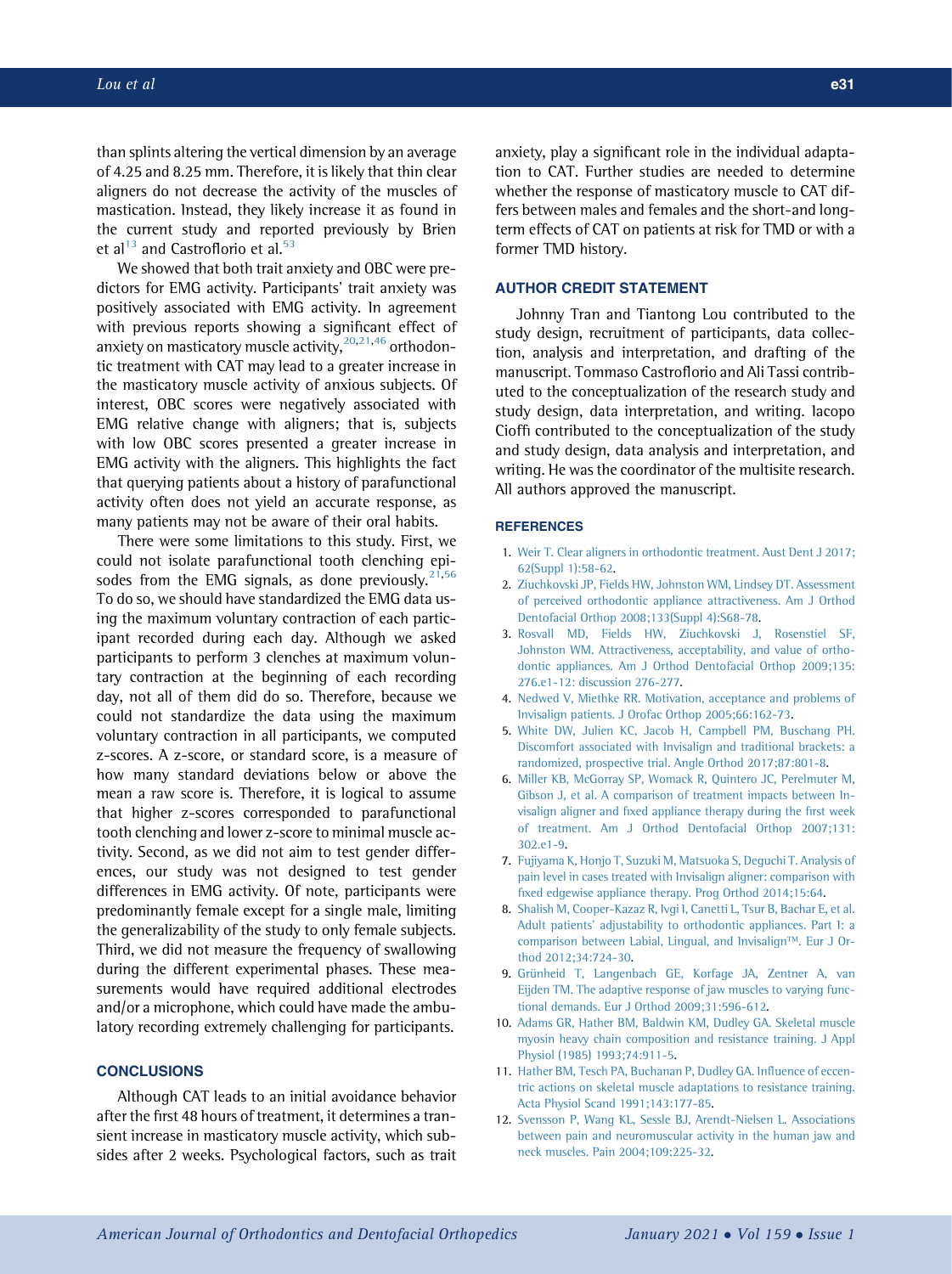- <span id="page-7-0"></span>13. [Brien](http://refhub.elsevier.com/S0889-5406(20)30578-3/sref13) [J.](http://refhub.elsevier.com/S0889-5406(20)30578-3/sref13) [Effets](http://refhub.elsevier.com/S0889-5406(20)30578-3/sref13) [du](http://refhub.elsevier.com/S0889-5406(20)30578-3/sref13) [port](http://refhub.elsevier.com/S0889-5406(20)30578-3/sref13) [continu](http://refhub.elsevier.com/S0889-5406(20)30578-3/sref13) [de](http://refhub.elsevier.com/S0889-5406(20)30578-3/sref13) [coquilles](http://refhub.elsevier.com/S0889-5406(20)30578-3/sref13) [correctrices](http://refhub.elsevier.com/S0889-5406(20)30578-3/sref13) [Invisalign](http://refhub.elsevier.com/S0889-5406(20)30578-3/sref13)<sup>®</sup> [sur l'articulation temporo-mandibulaire et les muscles du com](http://refhub.elsevier.com/S0889-5406(20)30578-3/sref13)[plexe facial M](http://refhub.elsevier.com/S0889-5406(20)30578-3/sref13)é[decine dentaire \[dissertation\]. Montr](http://refhub.elsevier.com/S0889-5406(20)30578-3/sref13)éal (France): [University of Montr](http://refhub.elsevier.com/S0889-5406(20)30578-3/sref13)é[al; 2015. p. 142.](http://refhub.elsevier.com/S0889-5406(20)30578-3/sref13)
- <span id="page-7-1"></span>14. [Schupp](http://refhub.elsevier.com/S0889-5406(20)30578-3/sref14) [W,](http://refhub.elsevier.com/S0889-5406(20)30578-3/sref14) [Haubrich](http://refhub.elsevier.com/S0889-5406(20)30578-3/sref14) [J,](http://refhub.elsevier.com/S0889-5406(20)30578-3/sref14) [Neumann](http://refhub.elsevier.com/S0889-5406(20)30578-3/sref14) [I.](http://refhub.elsevier.com/S0889-5406(20)30578-3/sref14) Invisalign<sup>(®[\)](http://refhub.elsevier.com/S0889-5406(20)30578-3/sref14)</sup> [treatment of](http://refhub.elsevier.com/S0889-5406(20)30578-3/sref14) [patients with craniomandibular disorders. Int Orthod 2010;8:](http://refhub.elsevier.com/S0889-5406(20)30578-3/sref14) [253-67.](http://refhub.elsevier.com/S0889-5406(20)30578-3/sref14)
- <span id="page-7-2"></span>15. [Yarnitsky D. Conditioned pain modulation \(the diffuse noxious](http://refhub.elsevier.com/S0889-5406(20)30578-3/sref15) [inhibitory control-like effect\): its relevance for acute and chronic](http://refhub.elsevier.com/S0889-5406(20)30578-3/sref15) [pain states. Curr Opin Anaesthesiol 2010;23:611-5.](http://refhub.elsevier.com/S0889-5406(20)30578-3/sref15)
- <span id="page-7-3"></span>16. [Farzanegan F, Zebarjad SM, Alizadeh S, Ahrari F. Pain reduction](http://refhub.elsevier.com/S0889-5406(20)30578-3/sref16) [after initial archwire placement in orthodontic patients: a random](http://refhub.elsevier.com/S0889-5406(20)30578-3/sref16)[ized clinical trial. Am J Orthod Dentofacial Orthop 2012;141:](http://refhub.elsevier.com/S0889-5406(20)30578-3/sref16) [169-73.](http://refhub.elsevier.com/S0889-5406(20)30578-3/sref16)
- <span id="page-7-4"></span>17. [Furstman L, Bernick S. Clinical considerations of the periodontium.](http://refhub.elsevier.com/S0889-5406(20)30578-3/sref17) [Am J Orthod 1972;61:138-55.](http://refhub.elsevier.com/S0889-5406(20)30578-3/sref17)
- <span id="page-7-5"></span>18. [Manfredini D, Lobbezoo F. Role of psychosocial factors in the eti](http://refhub.elsevier.com/S0889-5406(20)30578-3/sref18)[ology of bruxism. J Orofac Pain 2009;23:153-66.](http://refhub.elsevier.com/S0889-5406(20)30578-3/sref18)
- <span id="page-7-6"></span>19. [Khawaja SN, Nickel JC, Iwasaki LR, Crow HC, Gonzalez Y. Associ](http://refhub.elsevier.com/S0889-5406(20)30578-3/sref19)[ation between waking-state oral parafunctional behaviours and](http://refhub.elsevier.com/S0889-5406(20)30578-3/sref19) [bio-psychosocial characteristics. J Oral Rehabil 2015;42:651-6.](http://refhub.elsevier.com/S0889-5406(20)30578-3/sref19)
- <span id="page-7-7"></span>20. [Endo H, Kanemura K, Tanabe N, Takebe J. Clenching occurring](http://refhub.elsevier.com/S0889-5406(20)30578-3/sref20) during the day is infl[uenced by psychological factors. J Prostho](http://refhub.elsevier.com/S0889-5406(20)30578-3/sref20)[dont Res 2011;55:159-64.](http://refhub.elsevier.com/S0889-5406(20)30578-3/sref20)
- <span id="page-7-8"></span>21. Cioffi [I, Landino D, Donnarumma V, Castro](http://refhub.elsevier.com/S0889-5406(20)30578-3/sref21)florio T, Lobbezoo F, [Michelotti A. Frequency of daytime tooth clenching episodes in indi](http://refhub.elsevier.com/S0889-5406(20)30578-3/sref21)[viduals affected by masticatory muscle pain and pain-free controls](http://refhub.elsevier.com/S0889-5406(20)30578-3/sref21) [during standardized ability tasks. Clin Oral Investig 2017;21:1139-48.](http://refhub.elsevier.com/S0889-5406(20)30578-3/sref21)
- <span id="page-7-9"></span>22. Tahara Y, Sakurai K, Ando T. Infl[uence of chewing and clenching](http://refhub.elsevier.com/S0889-5406(20)30578-3/sref22) [on salivary cortisol levels as an indicator of stress. J Prosthodont](http://refhub.elsevier.com/S0889-5406(20)30578-3/sref22) [2007;16:129-35.](http://refhub.elsevier.com/S0889-5406(20)30578-3/sref22)
- <span id="page-7-10"></span>23. Castrofl[orio T, Bracco P, Farina D. Surface electromyography in the](http://refhub.elsevier.com/S0889-5406(20)30578-3/sref23) [assessment of jaw elevator muscles. J Oral Rehabil 2008;35:638-45.](http://refhub.elsevier.com/S0889-5406(20)30578-3/sref23)
- <span id="page-7-11"></span>24. Dahlström L. Electromyographic studies of craniomandibular dis[orders: a review of the literature. J Oral Rehabil 1989;16:1-20](http://refhub.elsevier.com/S0889-5406(20)30578-3/sref24).
- <span id="page-7-12"></span>25. [Klasser GD, Okeson JP. The clinical usefulness of surface electro](http://refhub.elsevier.com/S0889-5406(20)30578-3/sref25)[myography in the diagnosis and treatment of temporomandibular](http://refhub.elsevier.com/S0889-5406(20)30578-3/sref25) [disorders. J Am Dent Assoc 2006;137:763-71](http://refhub.elsevier.com/S0889-5406(20)30578-3/sref25).
- <span id="page-7-13"></span>26. [Paesani DA, Tallents RH, Murphy WC, Hatala MP, Proskin HM.](http://refhub.elsevier.com/S0889-5406(20)30578-3/sref26) [Evaluation of the reproducibility of rest activity of the anterior](http://refhub.elsevier.com/S0889-5406(20)30578-3/sref26) [temporal and masseter muscles in asymptomatic and symptomatic](http://refhub.elsevier.com/S0889-5406(20)30578-3/sref26) [temporomandibular subjects. J Orofac Pain 1994;8:402-6](http://refhub.elsevier.com/S0889-5406(20)30578-3/sref26).
- <span id="page-7-14"></span>27. [Stohler CS, Zhang X, Lund JP. The effect of experimental jaw mus](http://refhub.elsevier.com/S0889-5406(20)30578-3/sref27)[cle pain on postural muscle activity. Pain 1996;66:215-21.](http://refhub.elsevier.com/S0889-5406(20)30578-3/sref27)
- <span id="page-7-15"></span>28. [Abekura H, Kotani H, Tokuyama H, Hamada T. Asymmetry of](http://refhub.elsevier.com/S0889-5406(20)30578-3/sref28) [masticatory muscle activity during intercuspal maximal clenching](http://refhub.elsevier.com/S0889-5406(20)30578-3/sref28) [in healthy subjects and subjects with stomatognathic dysfunction](http://refhub.elsevier.com/S0889-5406(20)30578-3/sref28) [syndrome. J Oral Rehabil 1995;22:699-704](http://refhub.elsevier.com/S0889-5406(20)30578-3/sref28).
- <span id="page-7-16"></span>29. [Clark GT, Beemsterboer PL, Jacobson R. The effect of sustained](http://refhub.elsevier.com/S0889-5406(20)30578-3/sref29) [submaximal clenching on maximum bite force in myofascial](http://refhub.elsevier.com/S0889-5406(20)30578-3/sref29) [pain dysfunction patients. J Oral Rehabil 1984;11:387-91](http://refhub.elsevier.com/S0889-5406(20)30578-3/sref29).
- 30. [Torisu T, Wang K, Svensson P, De Laat A, Fujii H, Arendt-Nielsen L.](http://refhub.elsevier.com/S0889-5406(20)30578-3/sref30) [Effects of muscle fatigue induced by low-level clenching on exper](http://refhub.elsevier.com/S0889-5406(20)30578-3/sref30)[imental muscle pain and resting jaw muscle activity: gender differ](http://refhub.elsevier.com/S0889-5406(20)30578-3/sref30)[ences. Exp Brain Res 2006;174:566-74](http://refhub.elsevier.com/S0889-5406(20)30578-3/sref30).
- 31. [Sforza C, Zanotti G, Mantovani E, Ferrario VF. Fatigue in the masseter](http://refhub.elsevier.com/S0889-5406(20)30578-3/sref31) [and temporalis muscles at constant load. Cranio 2007;25:30-6](http://refhub.elsevier.com/S0889-5406(20)30578-3/sref31).
- 32. Castrofl[orio T, Falla D, Tartaglia GM, Sforza C, Deregibus A.](http://refhub.elsevier.com/S0889-5406(20)30578-3/sref32) [Myoelectric manifestations of jaw elevator muscle fatigue and recov](http://refhub.elsevier.com/S0889-5406(20)30578-3/sref32)[ery in healthy and TMD subjects. J Oral Rehabil 2012;39:648-58.](http://refhub.elsevier.com/S0889-5406(20)30578-3/sref32)
- <span id="page-7-17"></span>33. [Gonzalez YM, Schiffman E, Gordon SM, Seago B, Truelove EL,](http://refhub.elsevier.com/S0889-5406(20)30578-3/sref33) [Slade G, et al. Development of a brief and effective temporoman-](http://refhub.elsevier.com/S0889-5406(20)30578-3/sref33)

[dibular disorder pain screening questionnaire: reliability and valid](http://refhub.elsevier.com/S0889-5406(20)30578-3/sref33)[ity. J Am Dent Assoc 2011;142:1183-91.](http://refhub.elsevier.com/S0889-5406(20)30578-3/sref33)

- <span id="page-7-18"></span>34. [Schiffman E, Ohrbach R, Truelove E, Look J, Anderson G,](http://refhub.elsevier.com/S0889-5406(20)30578-3/sref34) [Goulet JP, et al. Diagnostic criteria for temporomandibular disor](http://refhub.elsevier.com/S0889-5406(20)30578-3/sref34)[ders \(DC/TMD\) for clinical and research applications: recommen](http://refhub.elsevier.com/S0889-5406(20)30578-3/sref34)[dations of the International RDC/TMD Consortium Network\\* and](http://refhub.elsevier.com/S0889-5406(20)30578-3/sref34) [Orofacial Pain Special Interest Group](http://refhub.elsevier.com/S0889-5406(20)30578-3/sref34)†[. J Oral Facial Pain Headache](http://refhub.elsevier.com/S0889-5406(20)30578-3/sref34) [2014;28:6-27.](http://refhub.elsevier.com/S0889-5406(20)30578-3/sref34)
- <span id="page-7-19"></span>35. [Markiewicz MR, Ohrbach R, McCall WD Jr. Oral behaviors check](http://refhub.elsevier.com/S0889-5406(20)30578-3/sref35)[list: reliability of performance in targeted waking-state behaviors.](http://refhub.elsevier.com/S0889-5406(20)30578-3/sref35) [J Orofac Pain 2006;20:306-16.](http://refhub.elsevier.com/S0889-5406(20)30578-3/sref35)
- <span id="page-7-20"></span>36. [Spielberger C, Gorssuch R, Lushene P, Vagg P, Jacobs G. Manual](http://refhub.elsevier.com/S0889-5406(20)30578-3/sref36) [for the State-Trait Anxiety Inventory. Palo Alto: Consulting Psy](http://refhub.elsevier.com/S0889-5406(20)30578-3/sref36)[chologists Press; 1983.](http://refhub.elsevier.com/S0889-5406(20)30578-3/sref36)
- <span id="page-7-21"></span>37. [Barsky AJ, Goodson JD, Lane RS, Cleary PD. The ampli](http://refhub.elsevier.com/S0889-5406(20)30578-3/sref37)fication of [somatic symptoms. Psychosom Med 1988;50:510-9](http://refhub.elsevier.com/S0889-5406(20)30578-3/sref37).
- <span id="page-7-22"></span>38. [Beck AT. A systematic investigation of depression. Compr Psychi](http://refhub.elsevier.com/S0889-5406(20)30578-3/sref38)[atry 1961;2:163-70](http://refhub.elsevier.com/S0889-5406(20)30578-3/sref38).
- <span id="page-7-23"></span>39. [Barsky AJ, Wyshak G, Klerman GL. The somatosensory ampli](http://refhub.elsevier.com/S0889-5406(20)30578-3/sref39)fica[tion scale and its relationship to hypochondriasis. J Psychiatr Res](http://refhub.elsevier.com/S0889-5406(20)30578-3/sref39) [1990;24:323-34.](http://refhub.elsevier.com/S0889-5406(20)30578-3/sref39)
- <span id="page-7-24"></span>40. [Nakao M, Barsky AJ, Nishikitani M, Yano E, Murata K. Somatosen](http://refhub.elsevier.com/S0889-5406(20)30578-3/sref40)sory amplifi[cation and its relationship to somatosensory, auditory,](http://refhub.elsevier.com/S0889-5406(20)30578-3/sref40) [and visual evoked and event-related potentials \(P300\). Neurosci](http://refhub.elsevier.com/S0889-5406(20)30578-3/sref40) [Lett 2007;415:185-9](http://refhub.elsevier.com/S0889-5406(20)30578-3/sref40).
- <span id="page-7-25"></span>41. Castrofl[orio T, Farina D, Bottin A, Debernardi C, Bracco P,](http://refhub.elsevier.com/S0889-5406(20)30578-3/sref41) [Merletti R, et al. Non-invasive assessment of motor unit anatomy](http://refhub.elsevier.com/S0889-5406(20)30578-3/sref41) [in jaw-elevator muscles. J Oral Rehabil 2005;32:708-13.](http://refhub.elsevier.com/S0889-5406(20)30578-3/sref41)
- <span id="page-7-26"></span>42. [Michelotti A, Farella M, Gallo LM, Veltri A, Palla S, Martina R.](http://refhub.elsevier.com/S0889-5406(20)30578-3/sref42) [Effect of occlusal interference on habitual activity of human](http://refhub.elsevier.com/S0889-5406(20)30578-3/sref42) [masseter. J Dent Res 2005;84:644-8](http://refhub.elsevier.com/S0889-5406(20)30578-3/sref42).
- <span id="page-7-27"></span>43. [Goldstein RE, Auclair Clark W. The clinical management of awake](http://refhub.elsevier.com/S0889-5406(20)30578-3/sref43) [bruxism. J Am Dent Assoc 2017;148:387-91](http://refhub.elsevier.com/S0889-5406(20)30578-3/sref43).
- <span id="page-7-28"></span>44. [Miyawaki S, Katayama A, Tanimoto Y, Araki Y, Fujii A, Yashiro K,](http://refhub.elsevier.com/S0889-5406(20)30578-3/sref44) et al. Salivary fl[ow rates during relaxing, clenching, and](http://refhub.elsevier.com/S0889-5406(20)30578-3/sref44) [chewing-like movement with maxillary occlusal splints. Am J Or](http://refhub.elsevier.com/S0889-5406(20)30578-3/sref44)[thod Dentofacial Orthop 2004;126:367-70.](http://refhub.elsevier.com/S0889-5406(20)30578-3/sref44)
- <span id="page-7-29"></span>45. [Palla S, Klineberg I. Occlusion and adaptation to change: neuro](http://refhub.elsevier.com/S0889-5406(20)30578-3/sref45)[plasticity and its implications for cognition. In: Eckert S,](http://refhub.elsevier.com/S0889-5406(20)30578-3/sref45) [Klineberg I, editors. Functional Occlusion in Restorative Dentistry](http://refhub.elsevier.com/S0889-5406(20)30578-3/sref45) [and Prosthodontics. Maryland Heights: Mosby; 2015. p. 48.](http://refhub.elsevier.com/S0889-5406(20)30578-3/sref45)
- <span id="page-7-30"></span>46. Chow JC, Cioffi [I. Effects of trait anxiety, somatosensory ampli](http://refhub.elsevier.com/S0889-5406(20)30578-3/sref46)fi[cation, and facial pain on self-reported oral behaviors. Clin Oral In](http://refhub.elsevier.com/S0889-5406(20)30578-3/sref46)[vestig 2019;23:1653-61](http://refhub.elsevier.com/S0889-5406(20)30578-3/sref46).
- <span id="page-7-31"></span>47. [Dao TT, Lavigne GJ. Oral splints: the crutches for temporoman](http://refhub.elsevier.com/S0889-5406(20)30578-3/sref47)[dibular disorders and bruxism? Crit Rev Oral Biol Med 1998;9:](http://refhub.elsevier.com/S0889-5406(20)30578-3/sref47) [345-61](http://refhub.elsevier.com/S0889-5406(20)30578-3/sref47).
- <span id="page-7-32"></span>48. [Greene CS, Menchel HF. The use of oral appliances in the manage](http://refhub.elsevier.com/S0889-5406(20)30578-3/sref48)[ment of temporomandibular disorders. Oral Maxillofac Surg Clin](http://refhub.elsevier.com/S0889-5406(20)30578-3/sref48) [North Am 2018;30:265-77](http://refhub.elsevier.com/S0889-5406(20)30578-3/sref48).
- <span id="page-7-33"></span>49. [Al-Quran FA, Lyons MF. The immediate effect of hard and soft](http://refhub.elsevier.com/S0889-5406(20)30578-3/sref49) [splints on the EMG activity of the masseter and temporalis mus](http://refhub.elsevier.com/S0889-5406(20)30578-3/sref49)[cles. J Oral Rehabil 1999;26:559-63.](http://refhub.elsevier.com/S0889-5406(20)30578-3/sref49)
- <span id="page-7-34"></span>50. [Okeson JP. The effects of hard and soft occlusal splints on](http://refhub.elsevier.com/S0889-5406(20)30578-3/sref50) [nocturnal bruxism. J Am Dent Assoc 1987;114:788-91](http://refhub.elsevier.com/S0889-5406(20)30578-3/sref50).
- <span id="page-7-35"></span>51. [Condo' R, Pazzini L, Cerroni L, Pasquantonio G, Lagana' G,](http://refhub.elsevier.com/S0889-5406(20)30578-3/sref51) [Pecora A, et al. Mechanical properties of](http://refhub.elsevier.com/S0889-5406(20)30578-3/sref51) "two generations" of [teeth aligners: change analysis during oral permanence. Dent](http://refhub.elsevier.com/S0889-5406(20)30578-3/sref51) [Mater J 2018;37:835-42](http://refhub.elsevier.com/S0889-5406(20)30578-3/sref51).
- <span id="page-7-36"></span>52. [Manfredini D, Lombardo L, Vigiani L, Arreghini A, Siciliani G. Ef](http://refhub.elsevier.com/S0889-5406(20)30578-3/sref52)[fects of invisible orthodontic retainers on masticatory muscles ac](http://refhub.elsevier.com/S0889-5406(20)30578-3/sref52)[tivity during sleep: a controlled trial. Prog Orthod 2018;19:24](http://refhub.elsevier.com/S0889-5406(20)30578-3/sref52).